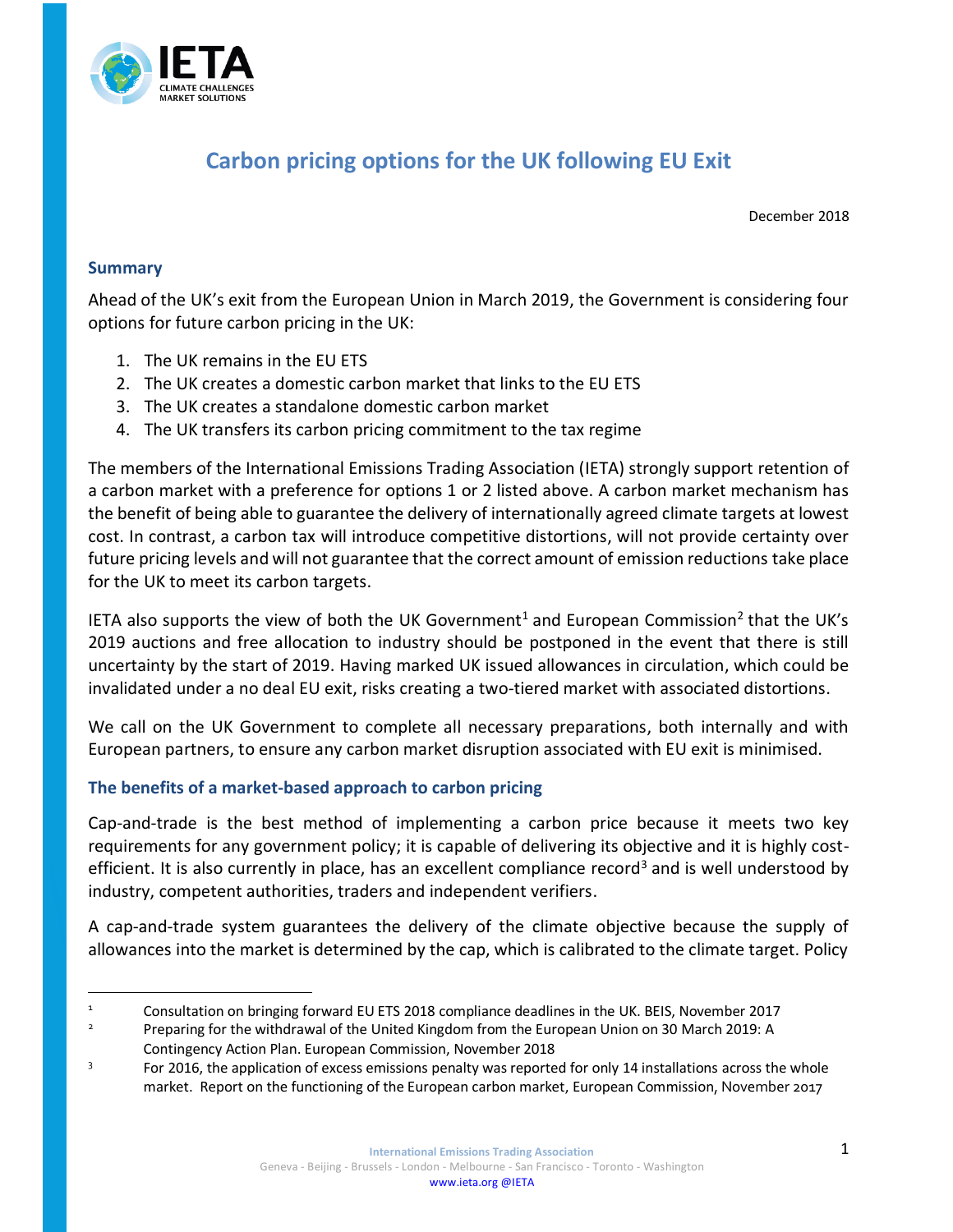

makers therefore have certainty that the environmental targets they have agreed to will be achieved. This approach also means that emission reductions will occur at least-cost. The market establishes a price that reflects the marginal cost of abatement needed to deliver the carbon target. Installations that have abatement costs below the market price are incentivised to reduce emissions, and those that have abatement costs above it will buy allowances. Ultimately, this will reduce emissions in the most economically efficient manner, thereby lowering the overall cost of decarbonisation.

Cap-and-trade is also the best approach for the companies that are part of the market. Firstly, it creates a uniform price, meaning that all companies in the market operate on a level playing field. Secondly, it establishes a set of harmonised rules to mitigate the risk of carbon leakage and maintain economic competitiveness. Thirdly, it integrates easily into the business models of the companies in the market. As an example, power companies sell electricity on a forward basis for delivery in the future. At the same point in time, they also buy input fuels and emission allowances on a forward basis to lock in a profit margin and provide certainty over future cash flow. This means they can manage and hedge future market risks – directly as a result of being able to access a market as liquid as the EU ETS. Therefore, a market-based carbon price efficiently integrates into the way they operate their business because it is similar to the markets in which they buy and sell their inputs and outputs.

### **Maintaining a market-mechanism in the UK following EU Exit**

The Government has various options to maintain a market-based carbon price in the UK following EU exit. If an exit deal is agreed, the UK has already stated that it will remain in the EU ETS until the end of 2020. IETA would support a continuation of the UK's participation in the market beyond this date. We note that a coalition<sup>4</sup> of 10 leading energy companies (some of whom are IETA members) and trade associations have called for the UK to remain in the market until at least the end of Phase 4. This approach would be similar to Norway, Lichtenstein and Iceland who are not EU Member States but participate in the market.

One challenge with remaining in the EU ETS following EU exit is the legal oversight of the market. The majority of participating countries fall under the jurisdiction of the European Court of Justice (ECJ). However, we note that non-EU countries defer to the European Free Trade Agreement court on EU ETS matters. Therefore, recognition of the ECJ is not a requirement for participating in the market – with this information the UK Government should consider its options for EU ETS participation that are available to them.

An alternative to remaining in the EU ETS is to set up a linkable domestic UK market. This option would be similar to the Swiss approach, who have a domestic carbon market and are currently undertaking modifications to link to the EU ETS in 2020. This process should lay the groundwork for other markets to link to the EU ETS in the future and will make it easier should the UK choose this option following EU exit. Another simplifying feature of this option is that the Secretary of State already has the powers to create a UK carbon market under both the 1999 Pollution Prevention &

<sup>4</sup> https://www.euractiv.com/section/climate-environment/news/uk-eu-urged-to-continue-energy-and-climatecooperation-after-brexit/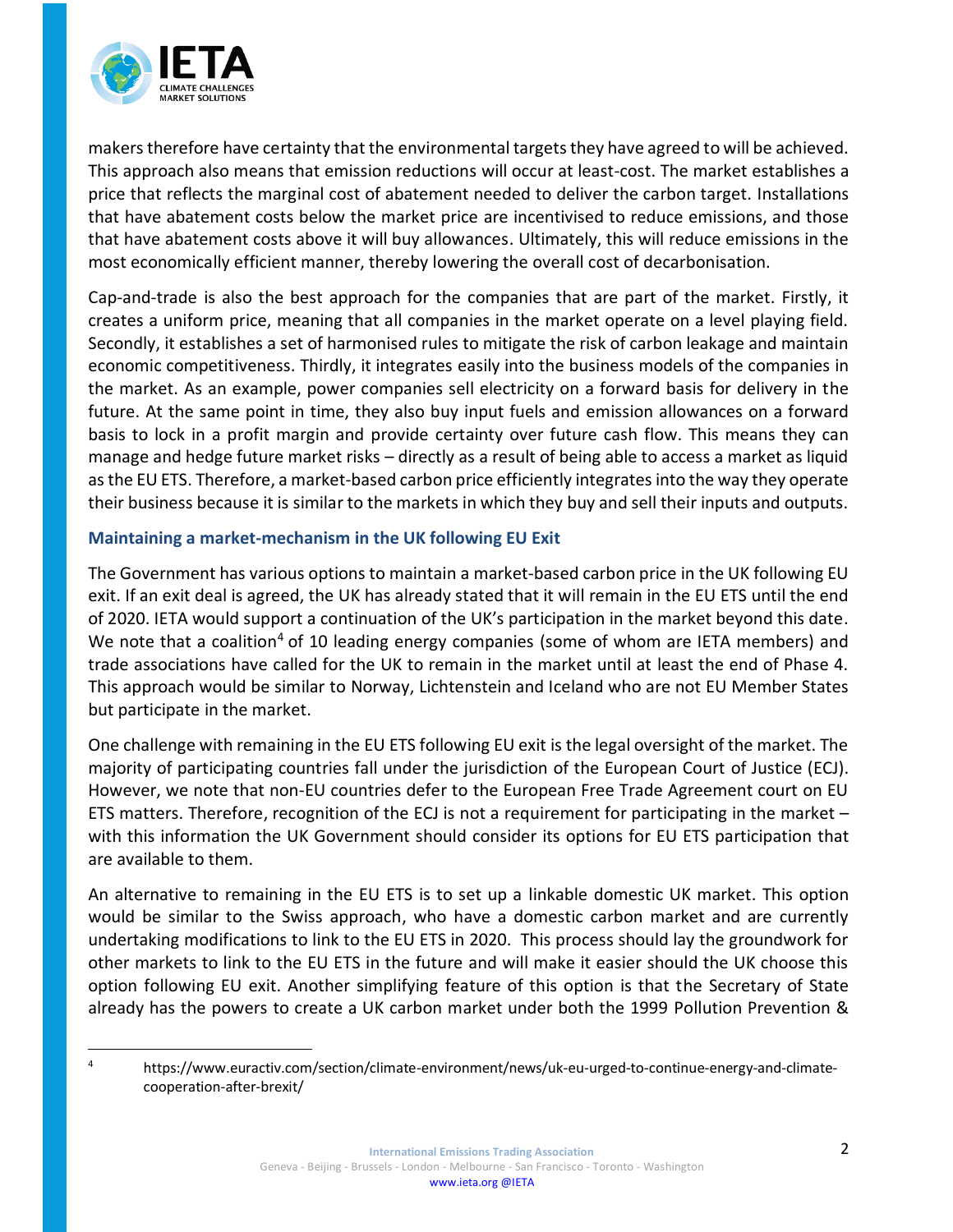

Control Act and the 2008 Climate Change Act. This means that no primary legislation would be needed to set up a UK carbon market.

## **Challenges and disadvantages of a UK carbon tax**

Alongside recognising all the benefits of a market based approached described above, IETA members have significant concerns about a UK carbon emissions tax which will be implemented from April 2019 should no EU exit deal be negotiated.

Firstly, there is a risk that a tax will not deliver the correct amount of emission reductions necessary to reach UK carbon targets. Setting the tax at the right level to ensure that the UK does not over or under achieve against its targets is very difficult. IETA notes the example of the Swiss carbon tax which was introduced in 2008 at CHF 12/tCO2 and is automatically adjusted higher if climate targets are not reached. The tax has consistently had to be raised as targets have not been met, and it currently stands at CHF 96/tCO2. This represents a 14% increase from the previous year.

Secondly, a tax will not provide industry with certainty over future pricing levels. One of the aims of the UK Carbon Price Support was to deliver Total Carbon Prices in a predictable trajectory to reach £70/tCO2 in 2030<sup>5</sup>. Within one year of being implemented the Government announced a deviation from this long-term trajectory to limit competitive disadvantage. Experience shows that, because taxes are highly politicised, no Government can provide long-term certainty over their future levels. This contrasts sharply with a market approach to carbon pricing. Whilst a market price may fluctuate, the ability to buy allowances on a forward basis from a liquid market such as the EU ETS means that companies can lock in future costs and manage their market risks on a continuous basis.

Finally, implementing a carbon tax will introduce competitive distortions in many markets which will ultimately increase costs. As the EU ETS is a market its price is variable, and it has fluctuated significantly during 2018 as participants prepare for the Phase 4 reforms, notably the start of the Market Stability Reserve. If a UK carbon tax is implemented, IETA would support measures to try to align the tax level with the EU ETS. However, it is still very likely that it will differ from the EU ETS price most of the time, potentially by £10 or more. This will create significant distortions in several areas. For instance, UK industrial installations whose emissions exceed their free allocation will need to pay the tax. Depending on the whether the tax is higher or lower than the EU ETS price will lead to unpredictable benefits or disadvantages to UK industry. Ultimately though it will create competitive distortions which will increase costs.

### **UK issued allowances in 2019**

IETA also supports the view of both the UK Government and European Commission that the UK's 2019 auctions and free allocation should be postponed if there is still uncertainty over the UK's participation in the EU ETS by the start of 2019.

 $\overline{a}$ 

<sup>&</sup>lt;sup>5</sup> Carbon price floor: support and certainty for low carbon investment. HM Treasury, December 2010